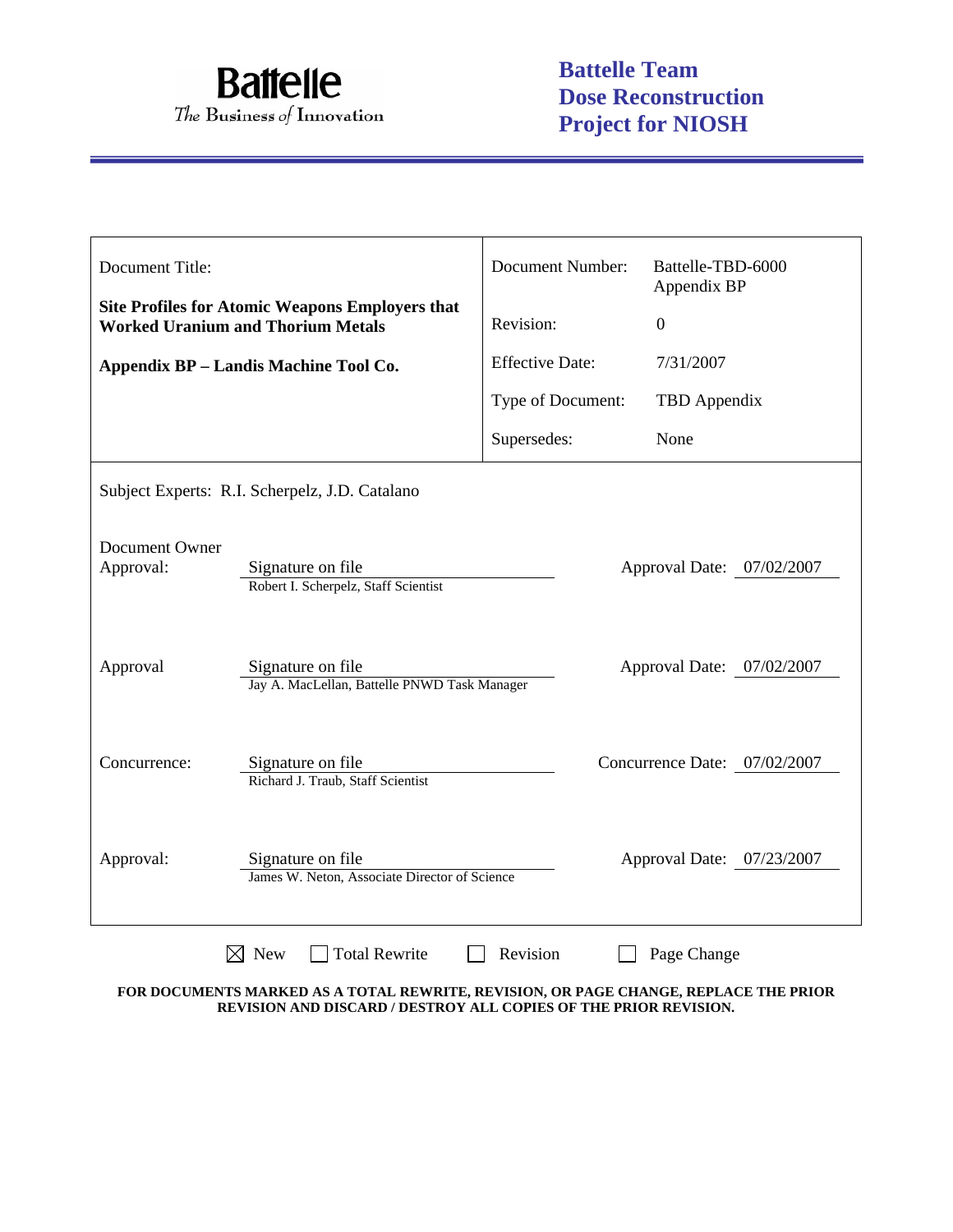# **Landis Machine Tool Company**

### **BP.1 Introduction**

This document serves as an appendix to Battelle-TBD-6000, Site Profiles for Atomic Weapons Employers that Worked Uranium and Thorium Metals. This appendix describes the results of document research specific to this site. Where specific information is lacking, research into similar facilities described in the body of this Site Profile is used.

According to information found in the DOE facility database<sup>1</sup>, the work performed at Landis Machine Tool, was undertaken by National Lead of Ohio (Fernald) personnel. It appears that these individuals used Landis equipment for two days in 1952 to perform tests involving the machining of uranium slugs.

### **BP.2 Site Description**

In 1952, National Lead of Ohio (Fernald) personnel performed tests involving the machining of uranium slugs at Landis Machine Tool Company. The tests were performed over a two day period. $<sup>1</sup>$ </sup>

### **BP.2.1 Site Activities**

National Lead of Ohio (Fernald) personnel performed tests involving the machining of uranium slugs at Landis Machine Tool Company. The tests were performed over a two day period in 1952. Based on the sample data sheets found in the site research database, it appears the work took place on September 18 and 19 and involved centerless grinding of uranium slugs.

Although there is no information regarding the specifics of the work performed at Landis Machine Tool, the following quote from the Bethlehem Steel Technical Basis Document describes the process as performed at Bethlehem Steel during this approximate time period (1949-52):

The canning process required a precision ground uranium piece. AEC 1949f describes the process of centerless grinding using a No. 3 Cincinnati Centerless Grinder using initial (rough) pass removing 0.005"-0.010" with finishing passes removing 0.001"-0.002". The basic principle was for the cutting pressure of the grinding wheel to keep the rod in contact with the rest blade and the regulating wheel The rotation of the regulating wheel axis causes the rod to rotate at a constant peripheral speed and the inclination of the regulating wheel axis moves the work from the front to the rear of the machine. The operation of grinding uranium required the use of a constant flow of water to prevent the uranium from burning and sparking which in turn significantly reduces the airborne hazard as evidenced by the air monitoring data.<sup>2</sup>

We were unable to find any specific information as to the number of uranium slugs processed at Landis Machine Tool, but given the 2-day work period, the number is likely to be relatively small.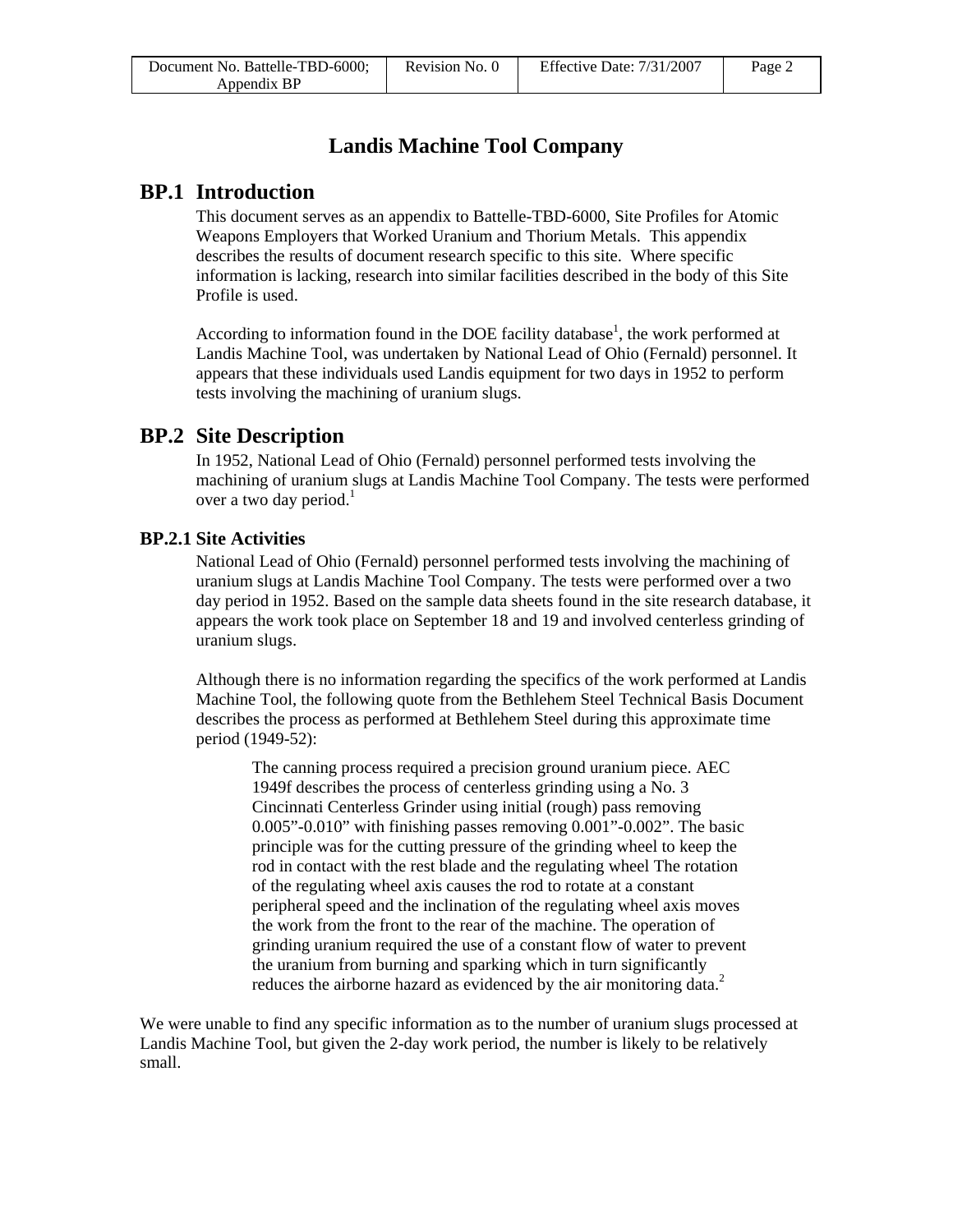| Document No. Battelle-TBD-6000; | Revision No. 0 | Effective Date: $7/31/2007$ | Page 3 |
|---------------------------------|----------------|-----------------------------|--------|
| Appendix BP                     |                |                             |        |

### **BP.2.2 Job Categories**

Table BP.1 assigns Landis Machine Tool Company claimants' job titles as of the effective date of this appendix to the Job Category listed in **Bold Text** below. The claimant had a support job (Inspector). As such, he may have had occasion to be in the work area during the machining tests, but would not have been directly involved in handling the slugs or operating the grinder. As such, his work location during the grinding would likely not have placed him in the area where dust concentrations were greatest (as with plant floor high job titles).

| Plant Floor High       | (Involved directly in operations)                    |
|------------------------|------------------------------------------------------|
| <b>Plant Floor Low</b> | (Involved in support of operations)                  |
| Supervisor             | (Assumed to spend some time in the production areas) |
| Clerk                  | (Assumed to have minimal exposure)                   |

Claims forwarded to NIOSH by the Department of Labor after the effective date of this appendix will be evaluated during the dose reconstruction process to determine the most appropriate of the four Job Categories.

# **BP.3 Occupational Medical Dose**

No information regarding occupational medical dose specific to Landis Machine Tool Company was found. Given the short-term nature of the AWE work at this site, it is unlikely that medical X-rays would have been required. Nevertheless, information to be used in dose reconstructions for which no specific information is available is provided in ORAUT-OTIB-0006, the dose reconstruction project technical information bulletin covering diagnostic x-ray procedures.

## **BP.4 Occupational Internal Dose**

Air sampling was conducted during the performance of the tests on April 18-19, 1952. There is reference to handling 2-3 slugs at a time in various processes during the monitoring, it must be assumed that the measurements are representative of the conditions throughout the 2-day operation period. It is favorable to assume that centerless grinding was performed continuously during the two-day period and that the breathing zone air sampling data collected represents the exposure of personnel performing the grinding operations. The exposures for other personnel, such as inspectors, supervisors and clerical, are calculated by multiplying the grinders' exposures adjusting the grinders' exposures accordingly:

- **Plant floor low**: 0.5. This category includes inspectors, helpers, tool repair, and other ancillary job titles in which employees may be in the work area, but not directly involved in the grinding operation;
- **Supervisors**: 0.25. This category includes managers, foremen, observers, etc.
- **Clerical**: 0.025. This category includes office personnel. Those who spend minimal time in the work area.

To estimate the hours per year of exposure, it is assumed that grinding tests took place throughout the two-day testing period (April 18-19, 1952). There is no information in the file regarding how many shifts operated at this facility. Absent any information to the contrary, assume grinding tests occurred on all shifts.

Tables BP.2 and BP.3 contain inhalation and ingestion intakes in terms of total pCi for the entire exposure period, compiled for each job category and each year.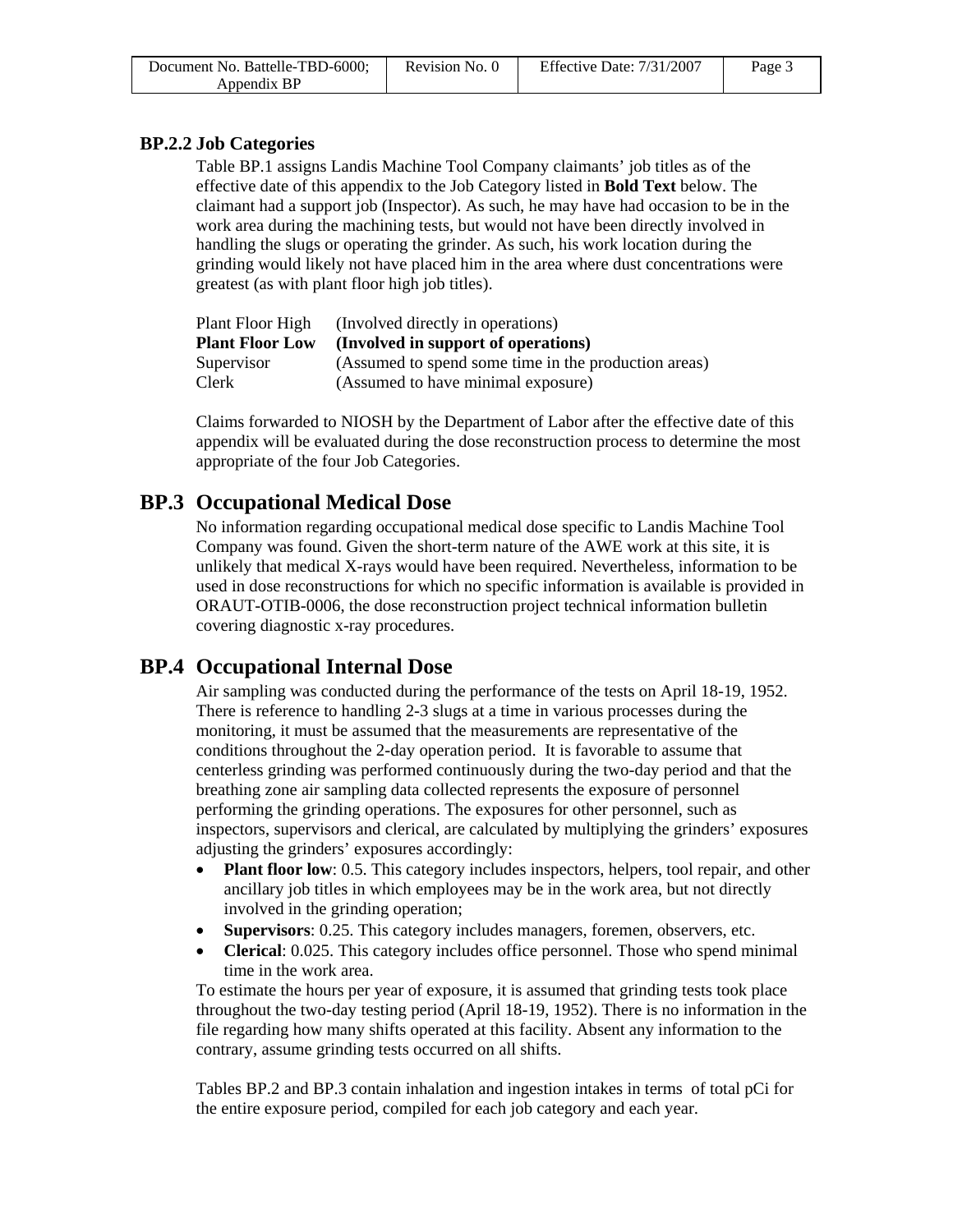| Document No. Battelle-TBD-6000; | Revision No. 0 | Effective Date: $7/31/2007$ | Page 4 |
|---------------------------------|----------------|-----------------------------|--------|
| Appendix BP                     |                |                             |        |

## **BP.5 Occupational External Dose**

There was no information in the site research database with respect to external exposures. No radiation surveys were performed during or after the tests. Therefore, external doses must be calculated based on airborne contamination levels (the results of the breathing zone samples). This Battelle TBD provides guidance for calculating external doses associated with submersion and surface loading based on airborne contamination levels. Beta radiation doses are based on direct handling of natural uranium metal slugs as shown on table 3.4 in the TBD.

Tables BP.4 and BP.5 contain external doses, in terms of total mR for the duration of the exposure period.

## **BP.6 Residual Contamination**

There were no tests performed to verify the site had been decontaminated after the tests, but given the fact that the grinding work at the site was performed by National Lead of Ohio personnel, it would be unlikely that clean-up would not have occurred. Further, given the short-term nature of the work at this site, NIOSH concluded that the potential for residual contamination at this site is minimal.<sup>3</sup>

## **BP.7 References**

- 1. DOE Office of Health, Safety and Security, EEOICPA web site. http://www.hss.energy.gov/healthsafety/fwsp/advocacy/faclist/findfacility.cfm
- 2. Technical Basis Document: Basis for Development of an Exposure Matrix for Bethlehem Steel Corporation, Lackawanna, NY. Period of Operation 1949-1952. p.6 http://www.cdc.gov/niosh/ocas/pdfs/tbd/ocastbd3r0.pdf
- 3. Report on Residual Radioactive and Beryllium Contamination at Atomic Weapons Employer Facilities and Beryllium Vender Facilities. http://www.cdc.gov/niosh/ocas/pdfs/tbd/rescon/rcontam1206.pdf http://www.cdc.gov/niosh/ocas/pdfs/tbd/rescon/appen-a2.pdf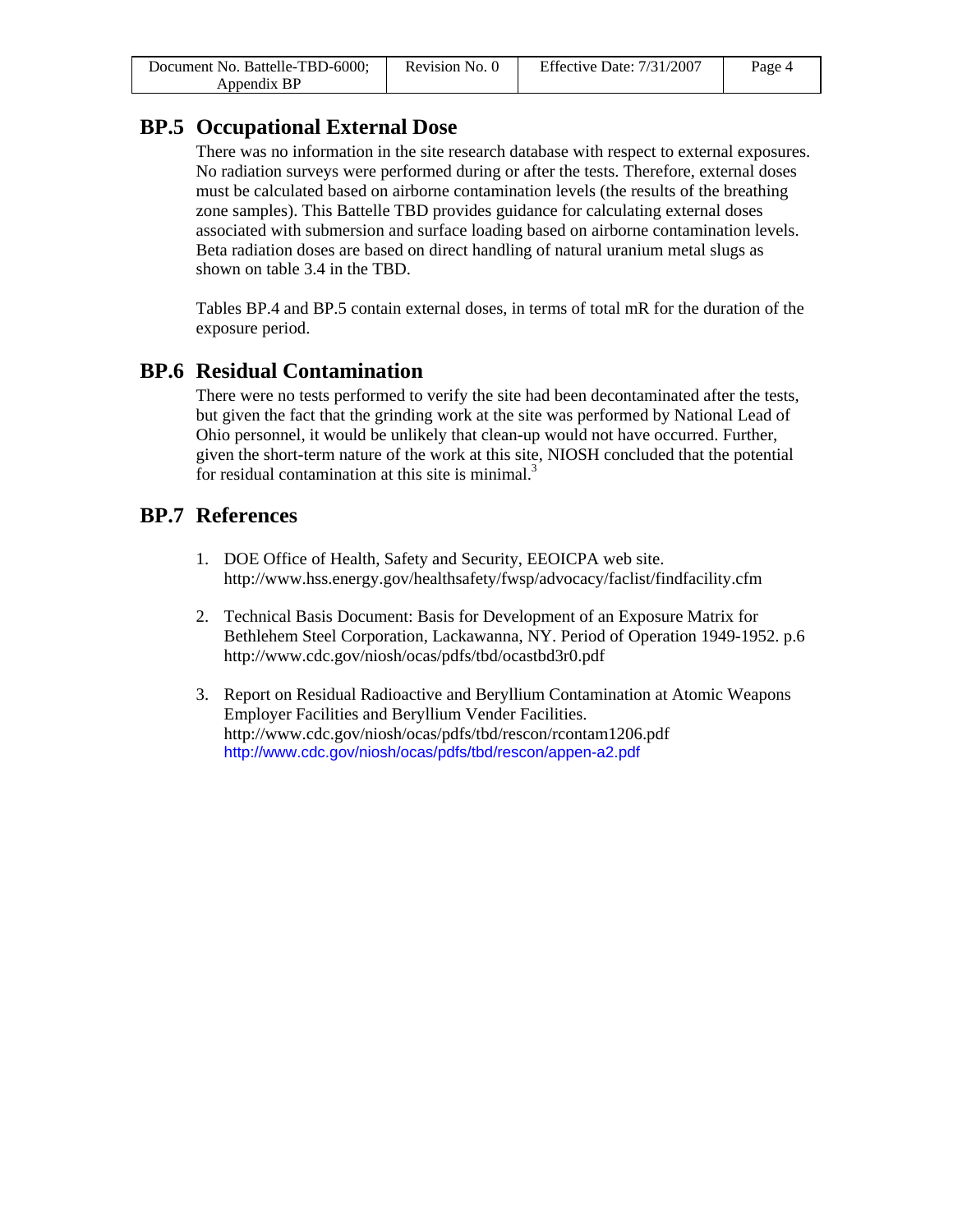| Document No. Battelle-TBD-6000; | Revision No. 0 | Effective Date: $7/31/2007$ | Page 5 |
|---------------------------------|----------------|-----------------------------|--------|
| Appendix BP                     |                |                             |        |

### **Table BP.1. Job Categories for all current claimants who worked at Landis Machine Tool Company**

.

| Job Title                   | <b>Exposure Category</b> |
|-----------------------------|--------------------------|
| Service Department Mechanic |                          |
| Electrical Assembler        |                          |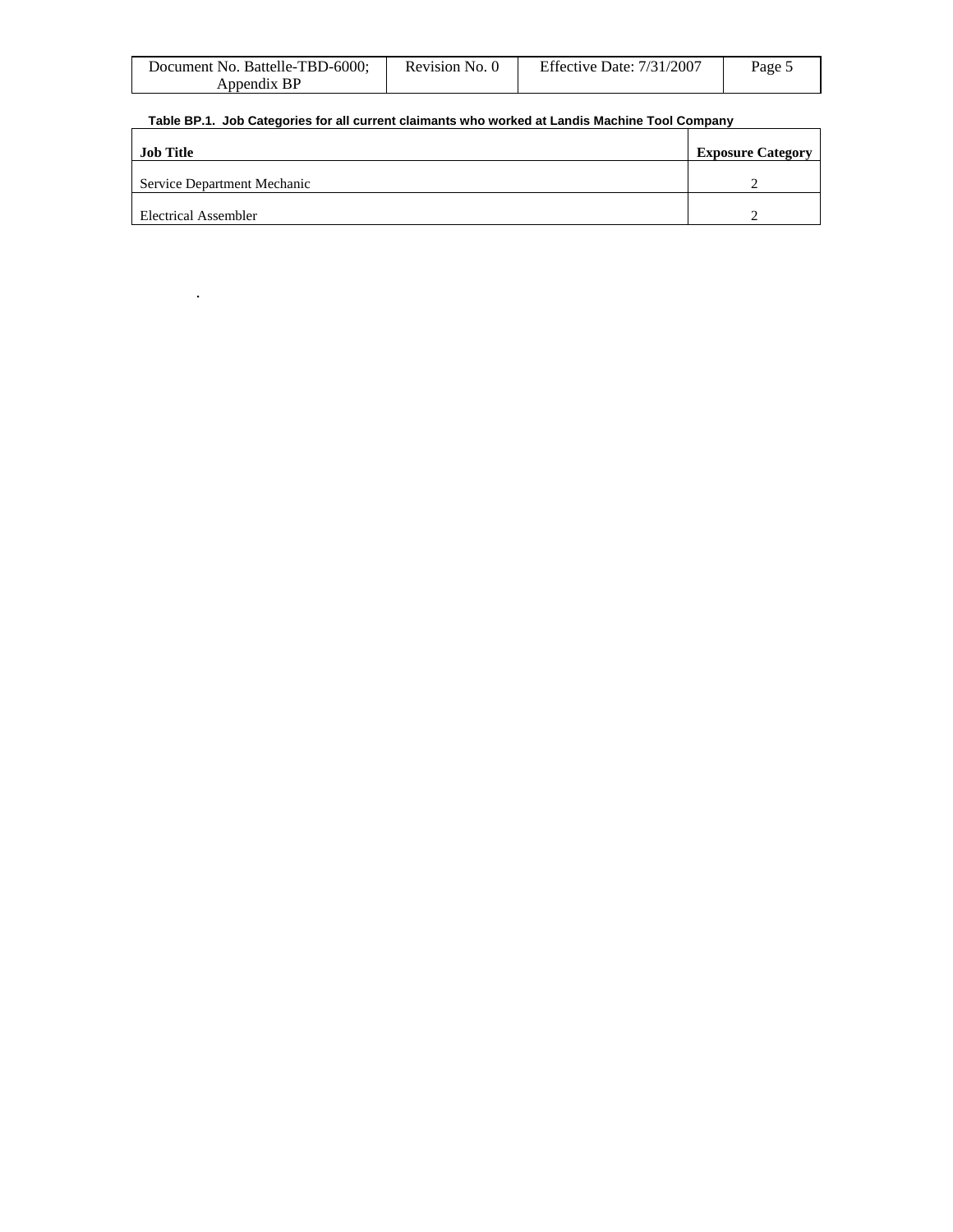| Document No.<br>Battelle-TBD-6000:<br>Appendix | N <sub>O</sub><br>Revision | Effective<br>/200<br>7/31/<br>Date: | Page |
|------------------------------------------------|----------------------------|-------------------------------------|------|
|                                                |                            |                                     |      |

#### **Table BP.2 INTERNAL DOSE PATHWAYS - Inhalation of Airborne Radionuclides**

#### **Assumptions:**

Operational Period Daily Weighted Average Air Concentration, Plant Floor High: 46 dpm/m $^3$ Residual Period Daily Weighted Average Air Concentration: 0 dpm/m $^3$ GSD is 7.5 Conversion Factor: 2.22 dpm/pCi Breathing Rate: 1.2 m^3/hour All intakes assume full-time employment for the exposure time period of two days. Intake value is the geometric mean of a lognormal distribution

| <b>Job Category</b>    | Year | Operation<br><b>Phase</b> | Hr/Yr | Relevant<br><b>Nuclide</b> | Total<br>Intake<br>(pCi) | <b>GSD</b> | TBD Reference or Research Justification |
|------------------------|------|---------------------------|-------|----------------------------|--------------------------|------------|-----------------------------------------|
| Plant Floor High       | 1952 | Operations                | 16    | U234                       | $3.98E + 02$             | 7.5        | Based on Measured air samples, BZ & P   |
| <b>Plant Floor Low</b> | 1952 | Operations                | 16    | U234                       | $.99E + 02$              | 7.5        | Based on Measured air samples, BZ & P   |
| Supervisor             | 1952 | Operations                | 16    | U234                       | $9.96E + 01$             | 7.5        | Based on Measured air samples, BZ & P   |
| Clerical               | 1952 | Operations                | 16    | U234                       | $9.96E + 00$             | 7.5        | Based on Measured air samples, BZ & P   |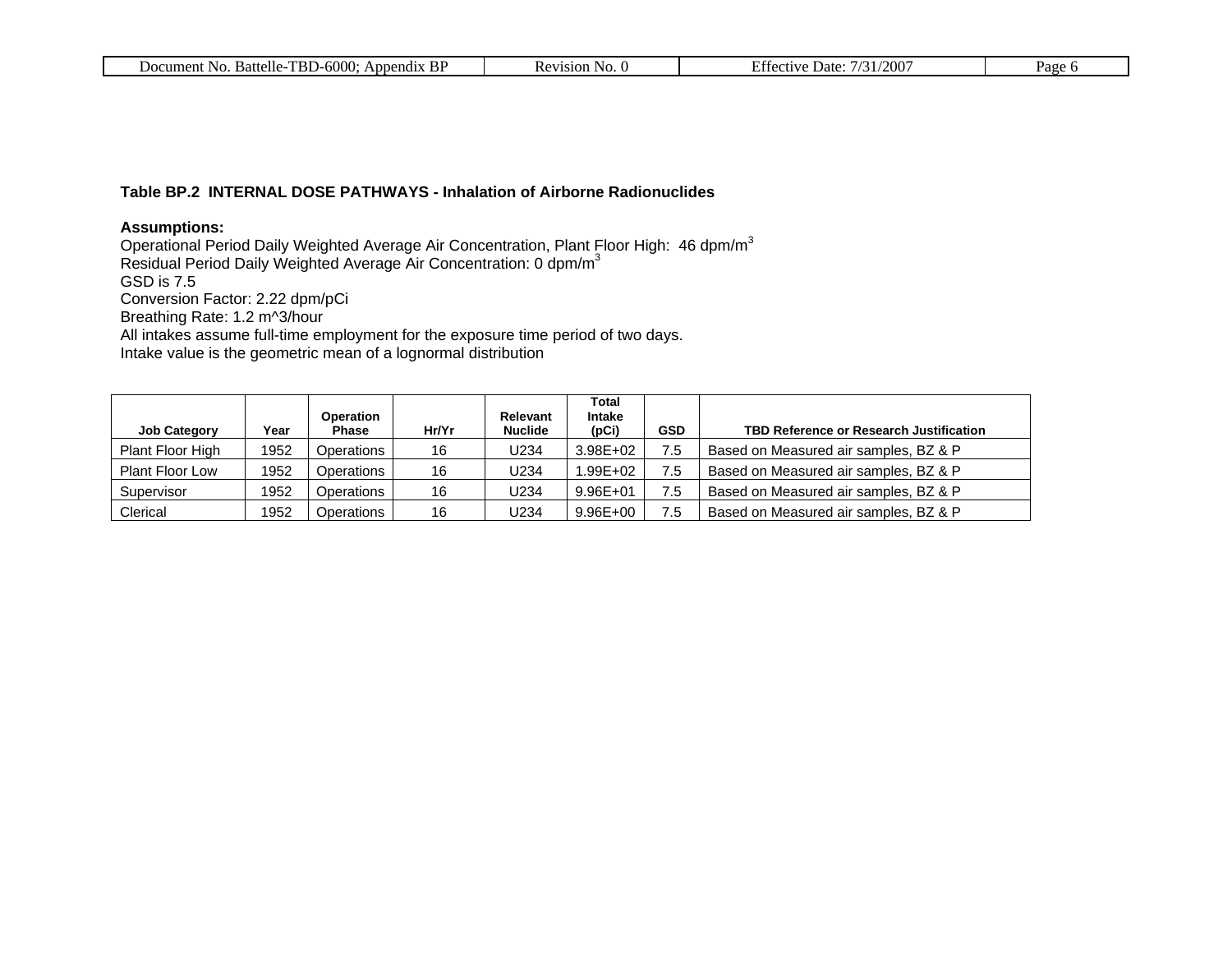| $-TBD-600C$<br>Appendix BP<br>Battelle-<br>NO.<br>Document | evision)<br>N <sub>O</sub> .<br>NE. | $/200^{\circ}$<br>Date <sup>-</sup><br>$\cup$ rective | Page |
|------------------------------------------------------------|-------------------------------------|-------------------------------------------------------|------|
|------------------------------------------------------------|-------------------------------------|-------------------------------------------------------|------|

### **Table BP.3 INTERNAL DOSE PATHWAYS - Ingestion of Airborne Radionuclides**

### **Assumptions:**

Air Concentration to Intake Conversion Factor: 3.06E-05 (M^3/d)/(hr/y) - see 7.1.6 TBD-6000 Deposition velocity: 0.00075 m/s Resuspension Factor: 1.00E-06 1/m All intakes assume full-time employment for the exposure time period of two days. Intake value is the geometric mean of a lognormal distribution

| <b>Job Category</b>    | Year | <b>Operation</b><br><b>Phase</b> | Hr/Yr | Relevant<br><b>Nuclide</b> | Total<br>Intake<br>(pCi) | <b>GSD</b> | <b>TBD Reference or Research Justification</b> |
|------------------------|------|----------------------------------|-------|----------------------------|--------------------------|------------|------------------------------------------------|
| Plant Floor High       | 1952 | Operations                       | 16    | J234                       | .02E-02                  | 7.5        | Based on Measured air samples, BZ & P          |
| <b>Plant Floor Low</b> | 1952 | Operations                       | 16    | J234                       | 5.08E-03                 | 7.5        | Based on Measured air samples, BZ & P          |
| Supervisor             | 1952 | Operations                       | 16    | J234                       | 2.54E-03                 | 7.5        | Based on Measured air samples, BZ & P          |
| Clerical               | 1952 | Operations                       | 16    | U234                       | 2.54E-04                 | 7.5        | Based on Measured air samples, BZ & P          |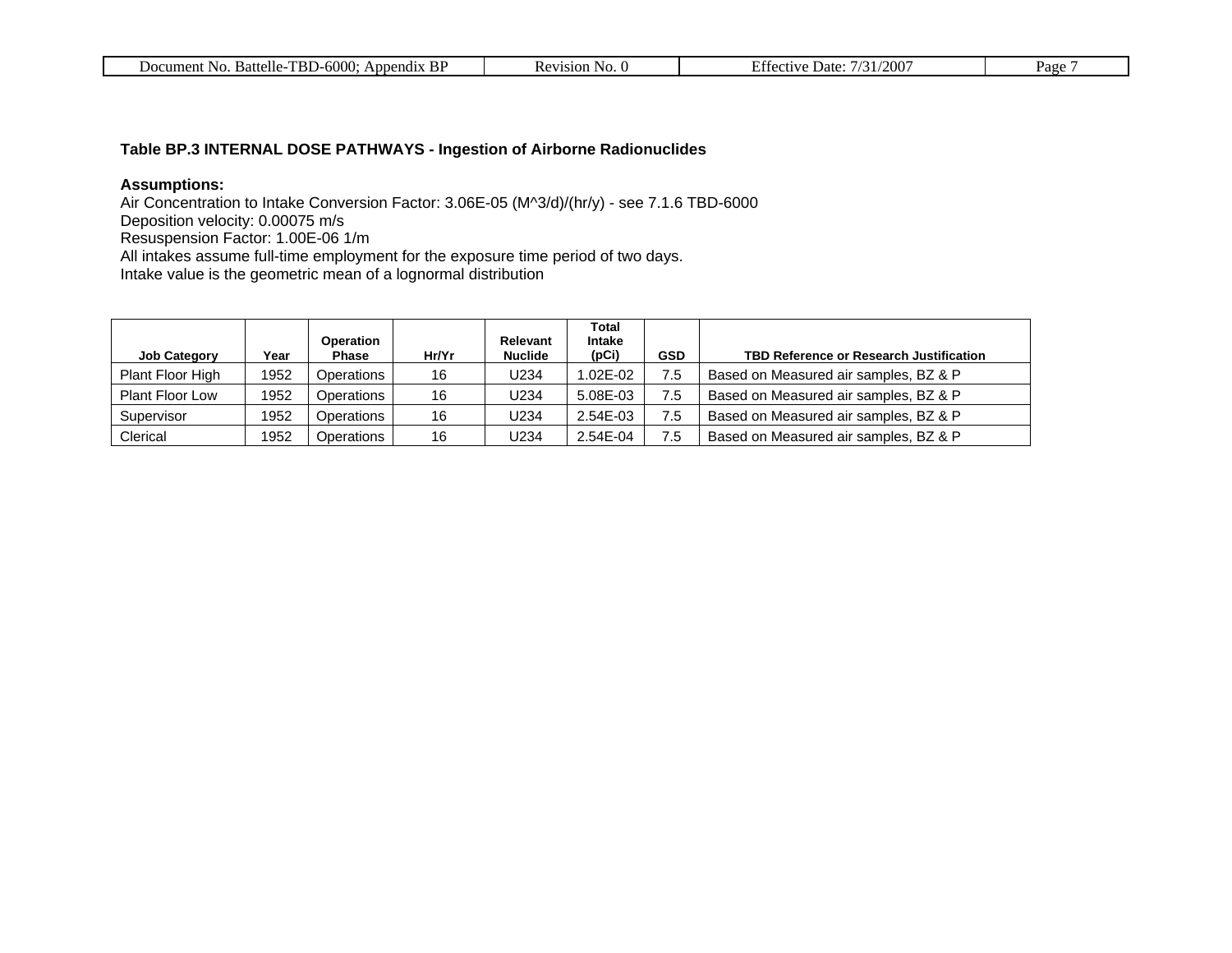| <b>BP</b><br>Battelle-TBD-6000:<br>Document No.<br>Append <sub>1X</sub><br>Revision<br>N <sub>O</sub> .<br>n.c | /200'<br>Effective<br>Date <sup>-</sup><br>73 D | Page c |
|----------------------------------------------------------------------------------------------------------------|-------------------------------------------------|--------|
|----------------------------------------------------------------------------------------------------------------|-------------------------------------------------|--------|

#### **Table BP.4 EXTERNAL DOSE PATHWAYS - Whole Body**

#### **Asumptions:**

Submersion Dose Conversion Factor: 2.462E-09 mrem/h/dpm/m^3

Deposition velocity: 0.00075 m/s

Contaminated Surface Dose Conversion Factor: 5.615E-10 mrem/h/dpm/m^2

All external dose from estimated exposure to uranium slugs

Residual period: Assume no handling of U metal - only exposure is from residual contamination on floor and in air

| <b>Job Category</b>    | Year | <b>Operation</b><br>Phase | Hr/Yr | <b>Relevant</b><br><b>Nuclide</b> | <b>External</b><br>Whole<br><b>Body</b><br><b>Dose</b><br>(mR) | <b>GSD</b> | <b>TBD Reference or Research Justification</b> |
|------------------------|------|---------------------------|-------|-----------------------------------|----------------------------------------------------------------|------------|------------------------------------------------|
| Plant Floor High       | 1952 | Operations                | 16    | U234                              | 8.38E-01                                                       | 5.0        | Generic Metal TBD, Section 6.3                 |
| <b>Plant Floor Low</b> | 1952 | Operations                | 16    | U234                              | 4.19E-01                                                       | 5.0        | Generic Metal TBD, Section 6.3                 |
| Supervisor             | 1952 | Operations                | 16    | U234                              | 4.19E-02                                                       | 5.0        | Generic Metal TBD, Section 6.3                 |
| Clerical               | 1952 | Operations                | 16    | U234                              | 4.92E-07                                                       | 5.0        | Generic Metal TBD, Section 6.3                 |